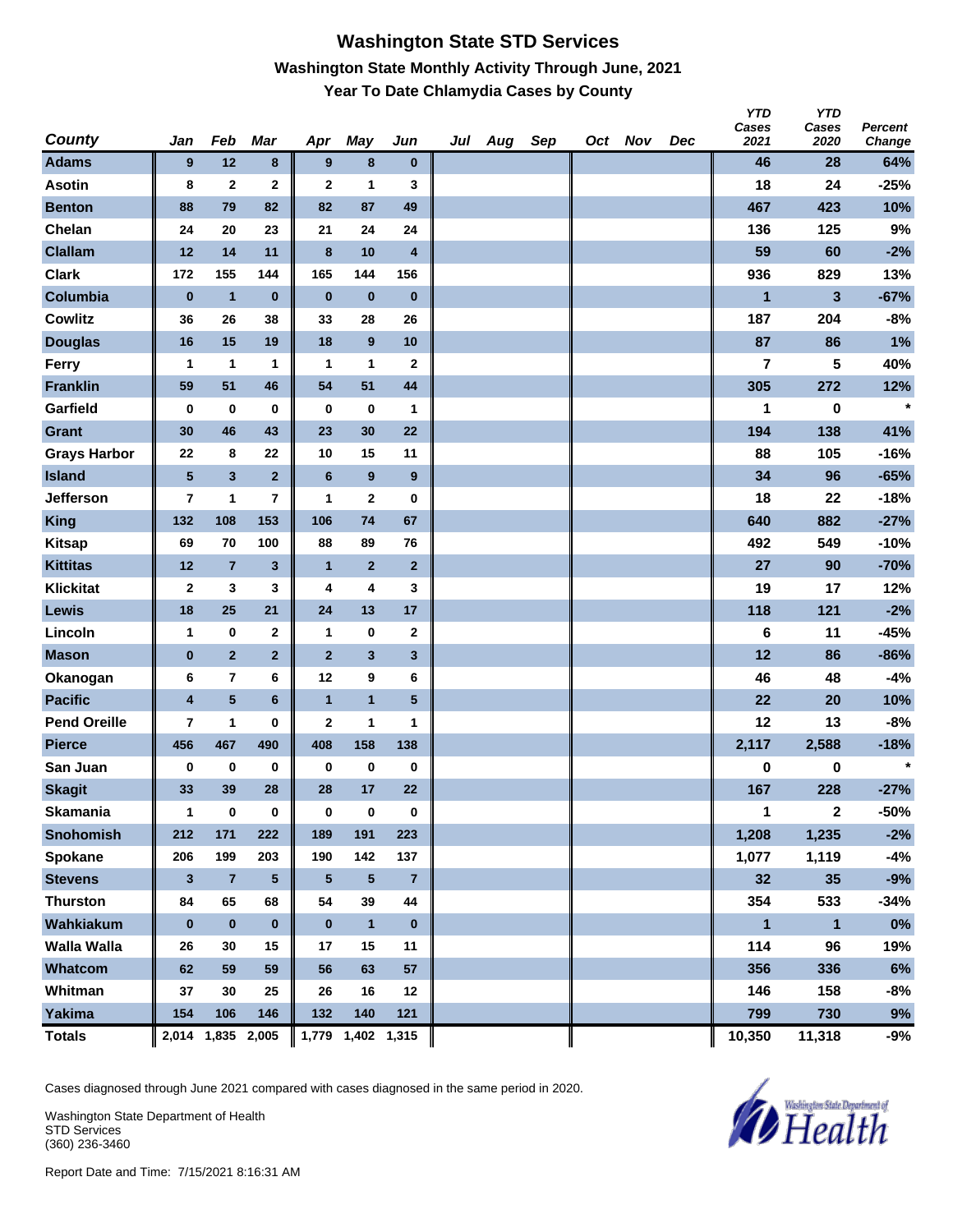## **Washington State STD Services Washington State Monthly Activity Through June, 2021 Year To Date Gonorrhea Cases by County**

| <b>County</b>       | Jan            | Feb            | Mar             | Apr                     | May            | Jun          | Jul Aug | Sep | Oct Nov | Dec | <b>YTD</b><br>Cases<br>2021 | <b>YTD</b><br>Cases<br>2020 | Percent<br>Change |
|---------------------|----------------|----------------|-----------------|-------------------------|----------------|--------------|---------|-----|---------|-----|-----------------------------|-----------------------------|-------------------|
| <b>Adams</b>        | 3              | 4              | $\mathbf{3}$    | $\overline{2}$          | $\mathbf{2}$   | $\bf{0}$     |         |     |         |     | 14                          | 5                           | 180%              |
| <b>Asotin</b>       | 4              | 1              | 1               | 1                       | 1              | $\bf{0}$     |         |     |         |     | 8                           | 7                           | 14%               |
| <b>Benton</b>       | 26             | 22             | 34              | 27                      | 30             | 30           |         |     |         |     | 169                         | 158                         | 7%                |
| Chelan              | $\mathbf{2}$   | 3              | 6               | 3                       | 1              | $\mathbf 0$  |         |     |         |     | 15                          | 28                          | $-46%$            |
| <b>Clallam</b>      | $\mathbf{3}$   | $\pmb{0}$      | $\overline{2}$  | $\overline{1}$          | $\mathbf{1}$   | $\mathbf{1}$ |         |     |         |     | 8                           | $\overline{\mathbf{4}}$     | 100%              |
| <b>Clark</b>        | 67             | 58             | 64              | 58                      | 46             | 47           |         |     |         |     | 340                         | 327                         | 4%                |
| Columbia            | $\pmb{0}$      | $\pmb{0}$      | $\bf{0}$        | $\mathbf{1}$            | $\pmb{0}$      | $\pmb{0}$    |         |     |         |     | $\mathbf{1}$                | $\overline{1}$              | 0%                |
| <b>Cowlitz</b>      | 8              | 8              | 12              | $\overline{7}$          | 12             | 8            |         |     |         |     | 55                          | 32                          | 72%               |
| <b>Douglas</b>      | $\pmb{0}$      | $\overline{2}$ | $\mathbf{1}$    | $\mathbf{2}$            | $\overline{2}$ | $\mathbf{1}$ |         |     |         |     | $\bf8$                      | 18                          | $-56%$            |
| Ferry               | 0              | $\mathbf{1}$   | 0               | $\pmb{0}$               | $\bf{0}$       | 1            |         |     |         |     | $\mathbf 2$                 | 1                           | 100%              |
| <b>Franklin</b>     | 20             | 24             | 17              | 12                      | 12             | 15           |         |     |         |     | 100                         | 66                          | 52%               |
| Garfield            | 0              | $\bf{0}$       | 0               | $\bf{0}$                | $\bf{0}$       | $\bf{0}$     |         |     |         |     | $\bf{0}$                    | $\bf{0}$                    | $\star$           |
| <b>Grant</b>        | $\overline{7}$ | 14             | 8               | 13                      | 10             | 13           |         |     |         |     | 65                          | 53                          | 23%               |
| <b>Grays Harbor</b> | 8              | $\overline{7}$ | 4               | 6                       | 6              | 11           |         |     |         |     | 42                          | 46                          | $-9%$             |
| <b>Island</b>       | $\mathbf 2$    | $\overline{2}$ | $\bf{0}$        | $\overline{1}$          | $\pmb{0}$      | $\mathbf{1}$ |         |     |         |     | $\bf 6$                     | $\boldsymbol{9}$            | $-33%$            |
| Jefferson           | 1              | $\bf{0}$       | 0               | 1                       | 0              | 0            |         |     |         |     | $\mathbf 2$                 | 8                           | $-75%$            |
| King                | 333            | 315            | 359             | 313                     | 303            | 266          |         |     |         |     | 1,889                       | 1,978                       | $-4%$             |
| <b>Kitsap</b>       | 23             | 18             | 25              | 18                      | 21             | 23           |         |     |         |     | 128                         | 144                         | $-11%$            |
| <b>Kittitas</b>     | 3              | $\pmb{0}$      | $\bf{0}$        | $\mathbf{2}$            | $\pmb{0}$      | $\bf{0}$     |         |     |         |     | $\overline{\mathbf{5}}$     | 10                          | $-50%$            |
| <b>Klickitat</b>    | 1              | 1              | 0               | $\mathbf{2}$            | 0              | 0            |         |     |         |     | 4                           | 3                           | 33%               |
| Lewis               | 9              | $\bf 6$        | ${\bf 5}$       | $\boldsymbol{6}$        | ${\bf 5}$      | 6            |         |     |         |     | 37                          | 18                          | 106%              |
| Lincoln             | 0              | 0              | 0               | $\bf{0}$                | 0              | 0            |         |     |         |     | $\pmb{0}$                   | 4                           | $-100%$           |
| <b>Mason</b>        | $\pmb{0}$      | $\pmb{0}$      | $\pmb{0}$       | $\pmb{0}$               | $\mathbf{2}$   | $\mathbf{1}$ |         |     |         |     | 3                           | 19                          | $-84%$            |
| Okanogan            | $\mathbf{2}$   | 5              | $\mathbf 2$     | 3                       | $\bf{2}$       | 3            |         |     |         |     | 17                          | 18                          | $-6%$             |
| <b>Pacific</b>      | $\overline{2}$ | $\mathbf{1}$   | $\bf{0}$        | $\pmb{0}$               | $\pmb{0}$      | $\bf{0}$     |         |     |         |     | 3                           | $\overline{2}$              | 50%               |
| <b>Pend Oreille</b> | 0              | $\bf{0}$       | 0               | $\bf{0}$                | 0              | 0            |         |     |         |     | 0                           | 6                           | $-100%$           |
| <b>Pierce</b>       | 153            | 159            | 161             | 135                     | 141            | 146          |         |     |         |     | 895                         | 1,147                       | $-22%$            |
| San Juan            | 0              | $\pmb{0}$      | 0               | 0                       | 0              | $\bf{0}$     |         |     |         |     | 0                           | 0                           | $\star$           |
| <b>Skagit</b>       | $\overline{7}$ | 10             | $6\phantom{1}6$ | 8                       | $\mathbf{3}$   | 5            |         |     |         |     | 39                          | 68                          | $-43%$            |
| <b>Skamania</b>     | $\bf{0}$       | $\mathbf 0$    | $\mathbf{1}$    | $\bf{0}$                | $\bf{0}$       | $\bf{0}$     |         |     |         |     | 1                           | $\mathbf{1}$                | $0\%$             |
| <b>Snohomish</b>    | 64             | 55             | 69              | 52                      | 60             | 70           |         |     |         |     | 370                         | 373                         | $-1%$             |
| Spokane             | 45             | 43             | 64              | 65                      | 34             | 43           |         |     |         |     | 294                         | 436                         | $-33%$            |
| <b>Stevens</b>      | $\mathbf{1}$   | $\mathbf 2$    | 4               | $\mathbf{1}$            | $\mathbf{1}$   | $\pmb{0}$    |         |     |         |     | 9                           | $\boldsymbol{9}$            | $0\%$             |
| <b>Thurston</b>     | 22             | 21             | 24              | 28                      | 10             | 24           |         |     |         |     | 129                         | 136                         | $-5%$             |
| Wahkiakum           | $\bf{0}$       | $\pmb{0}$      | $\pmb{0}$       | $\mathbf 0$             | $\pmb{0}$      | $\bf{0}$     |         |     |         |     | $\pmb{0}$                   | $\pmb{0}$                   | $\star$           |
| <b>Walla Walla</b>  | 4              | $\overline{7}$ | 5               | 5                       | 4              | 4            |         |     |         |     | 29                          | 25                          | 16%               |
| Whatcom             | 17             | ${\bf 20}$     | 19              | 17                      | 12             | 12           |         |     |         |     | 97                          | 103                         | $-6%$             |
| Whitman             | $\mathbf{2}$   | $\mathbf{2}$   | $\mathbf{2}$    | $\overline{\mathbf{2}}$ | 3              | $\bf{0}$     |         |     |         |     | 11                          | 11                          | $0\%$             |
| <b>Yakima</b>       | 40             | 33             | 30              | 35                      | ${\bf 57}$     | 56           |         |     |         |     | 251                         | 207                         | 21%               |
| <b>Totals</b>       | 879            | 844            | 928             | 827                     | 781            | 787          |         |     |         |     | 5,046                       | 5,481                       | $-8%$             |

Cases diagnosed through June 2021 compared with cases diagnosed in the same period in 2020.

Washington State Department of Health STD Services (360) 236-3460

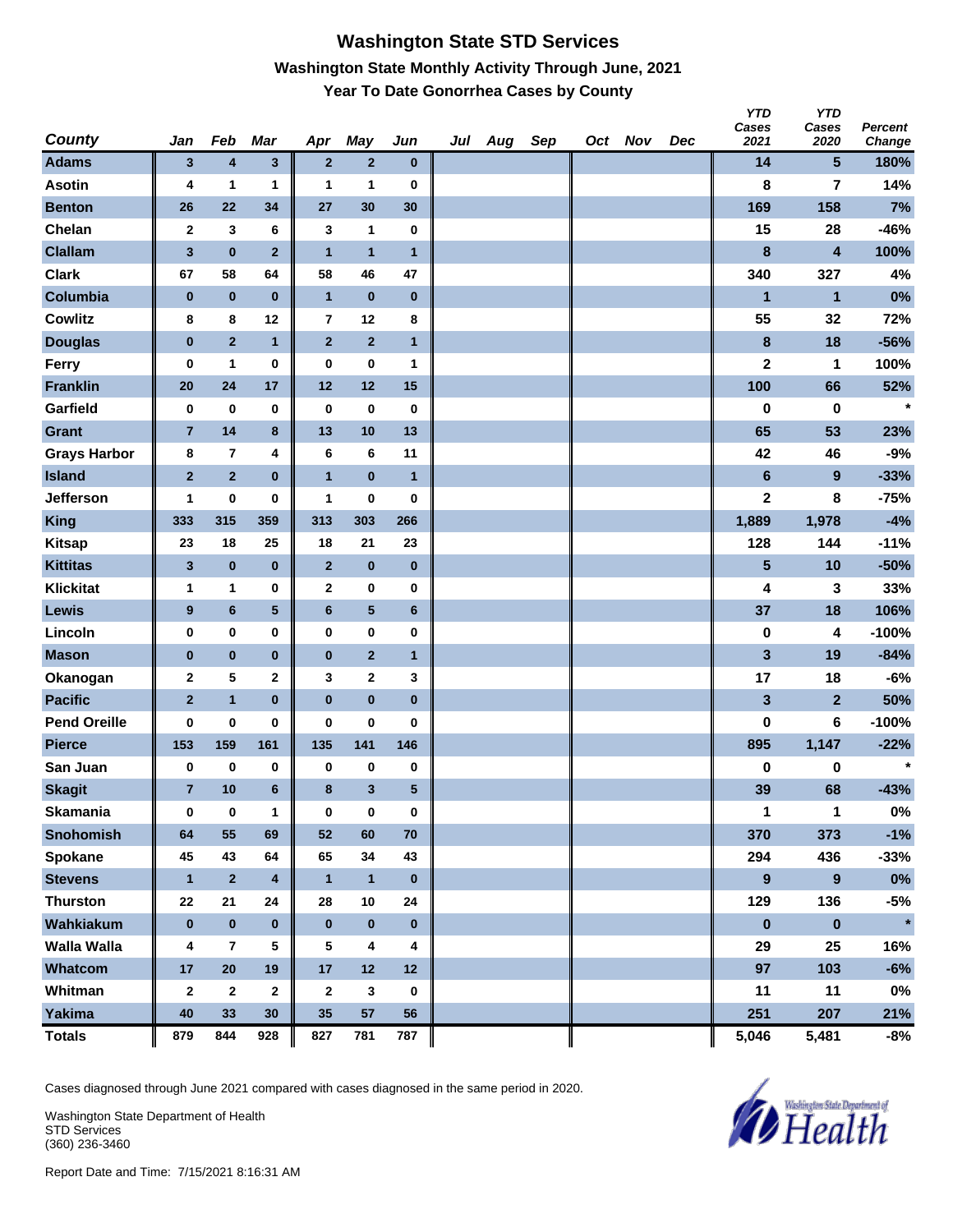# **Washington State STD Services Washington State Monthly Activity Through June, 2021 Year To Date Herpes Simplex Cases by County**

| <b>County</b>       | Jan            | Feb              | Mar                     | Apr                     | May                     | Jun            | Jul Aug | Sep | Oct Nov | Dec | <b>YTD</b><br>Cases<br>2021 | <b>YTD</b><br>Cases<br>2020 | Percent<br>Change |
|---------------------|----------------|------------------|-------------------------|-------------------------|-------------------------|----------------|---------|-----|---------|-----|-----------------------------|-----------------------------|-------------------|
| <b>Adams</b>        | $\bf{0}$       | $\pmb{0}$        | $\pmb{0}$               | $\bf{0}$                | $\pmb{0}$               | $\bf{0}$       |         |     |         |     | $\pmb{0}$                   | $\mathbf 1$                 | $-100%$           |
| <b>Asotin</b>       | 0              | 0                | 0                       | $\bf{0}$                | 0                       | 0              |         |     |         |     | $\bf{0}$                    | $\bf{0}$                    | $\star$           |
| <b>Benton</b>       | 5              | ${\bf 5}$        | $\overline{\mathbf{4}}$ | $\mathbf{3}$            | $\overline{7}$          | 8              |         |     |         |     | 32                          | 33                          | $-3%$             |
| Chelan              | 0              | $\pmb{0}$        | 0                       | $\pmb{0}$               | 0                       | 0              |         |     |         |     | $\pmb{0}$                   | $\mathbf{2}$                | $-100%$           |
| <b>Clallam</b>      | $\pmb{0}$      | $\mathbf 2$      | $\pmb{0}$               | $\mathbf{2}$            | $\mathbf{1}$            | $\mathbf{2}$   |         |     |         |     | $\overline{7}$              | $\overline{7}$              | $0\%$             |
| <b>Clark</b>        | 6              | 6                | $\mathbf 2$             | 3                       | 0                       | 4              |         |     |         |     | 21                          | 91                          | $-77%$            |
| Columbia            | $\pmb{0}$      | $\pmb{0}$        | $\pmb{0}$               | $\pmb{0}$               | $\pmb{0}$               | $\pmb{0}$      |         |     |         |     | $\pmb{0}$                   | $\pmb{0}$                   | $\star$           |
| <b>Cowlitz</b>      | 0              | $\bf{0}$         | $\mathbf 2$             | $\mathbf{1}$            | 1                       | 0              |         |     |         |     | 4                           | 9                           | $-56%$            |
| <b>Douglas</b>      | $\bf{0}$       | $\bf{0}$         | $\mathbf{1}$            | $\pmb{0}$               | $\pmb{0}$               | $\bf{0}$       |         |     |         |     | $\mathbf{1}$                | $\mathbf{1}$                | 0%                |
| Ferry               | 0              | $\pmb{0}$        | 0                       | $\bf{0}$                | 0                       | 0              |         |     |         |     | 0                           | 0                           | $\star$           |
| <b>Franklin</b>     | 3              | $\mathbf{1}$     | $\mathbf{3}$            | $\mathbf{2}$            | $\mathbf{1}$            | $\bf{0}$       |         |     |         |     | 10                          | 15                          | $-33%$            |
| Garfield            | 0              | $\pmb{0}$        | 0                       | 0                       | 0                       | 0              |         |     |         |     | $\bf{0}$                    | $\bf{0}$                    | $\star$           |
| <b>Grant</b>        | 4              | $\mathbf 2$      | $\mathbf{2}$            | $\mathbf{2}$            | $\pmb{0}$               | $\mathbf{1}$   |         |     |         |     | 11                          | 10                          | 10%               |
| <b>Grays Harbor</b> | $\pmb{0}$      | $\pmb{0}$        | 3                       | $\boldsymbol{2}$        | 3                       | 3              |         |     |         |     | 11                          | 9                           | 22%               |
| <b>Island</b>       | $\pmb{0}$      | $\mathbf{1}$     | $\pmb{0}$               | $\pmb{0}$               | $\mathbf{1}$            | $\bf{0}$       |         |     |         |     | $\mathbf{2}$                | 10                          | $-80%$            |
| Jefferson           | 0              | 0                | 0                       | $\mathbf{1}$            | 0                       | 0              |         |     |         |     | 1                           | 0                           | $\star$           |
| King                | $\overline{1}$ | $\pmb{0}$        | $\mathbf{1}$            | $\overline{1}$          | $\mathbf{1}$            | $\pmb{0}$      |         |     |         |     | $\overline{\mathbf{4}}$     | $\pmb{0}$                   | $\star$           |
| <b>Kitsap</b>       | 7              | 4                | 15                      | 14                      | $\overline{\mathbf{r}}$ | 16             |         |     |         |     | 63                          | 42                          | 50%               |
| <b>Kittitas</b>     | $\pmb{0}$      | $\bf{0}$         | $\bf{0}$                | $\bf{0}$                | $\pmb{0}$               | $\bf{0}$       |         |     |         |     | $\pmb{0}$                   | $6\phantom{1}$              | $-100%$           |
| <b>Klickitat</b>    | $\mathbf 0$    | $\pmb{0}$        | 0                       | $\bf{0}$                | 0                       | 0              |         |     |         |     | $\pmb{0}$                   | 1                           | $-100%$           |
| Lewis               | $\bf{0}$       | $\pmb{0}$        | $\pmb{0}$               | $\bf{0}$                | $\pmb{0}$               | $\bf{0}$       |         |     |         |     | $\pmb{0}$                   | $5\phantom{.0}$             | $-100%$           |
| Lincoln             | 0              | 0                | 0                       | $\mathbf{1}$            | 0                       | 0              |         |     |         |     | 1                           | 1                           | 0%                |
| <b>Mason</b>        | $\pmb{0}$      | $\pmb{0}$        | $\pmb{0}$               | $\pmb{0}$               | $\pmb{0}$               | 0              |         |     |         |     | $\pmb{0}$                   | $\overline{9}$              | $-100%$           |
| Okanogan            | 0              | $\pmb{0}$        | 0                       | $\bf{0}$                | 1                       | 0              |         |     |         |     | 1                           | $\overline{\mathbf{r}}$     | $-86%$            |
| <b>Pacific</b>      | $\pmb{0}$      | $\pmb{0}$        | $\mathbf{1}$            | $\pmb{0}$               | $\pmb{0}$               | $\bf{0}$       |         |     |         |     | $\mathbf{1}$                | $\mathbf{3}$                | $-67%$            |
| <b>Pend Oreille</b> | 0              | $\bf{0}$         | 0                       | 0                       | 0                       | 0              |         |     |         |     | 0                           | 1                           | $-100%$           |
| <b>Pierce</b>       | 34             | 37               | 37                      | 38                      | 45                      | 47             |         |     |         |     | 238                         | 248                         | $-4%$             |
| San Juan            | 0              | 0                | 0                       | 0                       | 0                       | $\bf{0}$       |         |     |         |     | 0                           | 0                           | $\star$           |
| <b>Skagit</b>       | 3              | $\mathbf{1}$     | 3                       | $\mathbf{2}$            | $\mathbf{3}$            | $\overline{2}$ |         |     |         |     | 14                          | 20                          | $-30%$            |
| <b>Skamania</b>     | $\bf{0}$       | $\mathbf 0$      | $\pmb{0}$               | $\mathbf 0$             | $\pmb{0}$               | $\bf{0}$       |         |     |         |     | $\pmb{0}$                   | $\pmb{0}$                   | $\star$           |
| <b>Snohomish</b>    | 15             | 15               | 15                      | $\overline{7}$          | $14$                    | 14             |         |     |         |     | 80                          | 93                          | $-14%$            |
| Spokane             | 10             | 8                | 11                      | 15                      | 13                      | 12             |         |     |         |     | 69                          | 47                          | 47%               |
| <b>Stevens</b>      | $\mathbf{1}$   | $\mathbf{3}$     | $\pmb{0}$               | $\mathbf{1}$            | $\pmb{0}$               | $\mathbf{1}$   |         |     |         |     | $\bf 6$                     | $\bf 6$                     | $0\%$             |
| <b>Thurston</b>     | $\overline{7}$ | $\boldsymbol{9}$ | 3                       | $\bf 6$                 | 1                       | 4              |         |     |         |     | 30                          | 49                          | $-39%$            |
| Wahkiakum           | $\pmb{0}$      | $\pmb{0}$        | $\pmb{0}$               | $\pmb{0}$               | $\mathbf{1}$            | $\pmb{0}$      |         |     |         |     | $\blacksquare$              | $\pmb{0}$                   | $\star$           |
| <b>Walla Walla</b>  | $\mathbf{1}$   | 0                | 0                       | $\overline{\mathbf{2}}$ | 0                       | 0              |         |     |         |     | $\mathbf{3}$                | $\mathbf{2}$                | 50%               |
| Whatcom             | $\mathbf{3}$   | $\overline{2}$   | $\pmb{0}$               | $\overline{1}$          | $\mathbf{1}$            | $\pmb{0}$      |         |     |         |     | $\overline{7}$              | 31                          | $-77%$            |
| Whitman             | $\pmb{0}$      | $\mathbf{1}$     | 1                       | 3                       | $\mathbf{2}$            | 0              |         |     |         |     | 7                           | 4                           | 75%               |
| <b>Yakima</b>       | $\mathbf 3$    | $\mathbf{3}$     | $\mathbf{3}$            | $10$                    | $\overline{\mathbf{5}}$ | 3              |         |     |         |     | 27                          | 18                          | 50%               |
| <b>Totals</b>       | 103            | 100              | 107                     | 117                     | 108                     | 117            |         |     |         |     | 652                         | 781                         | $-17%$            |

Cases diagnosed through June 2021 compared with cases diagnosed in the same period in 2020.

Washington State Department of Health STD Services (360) 236-3460

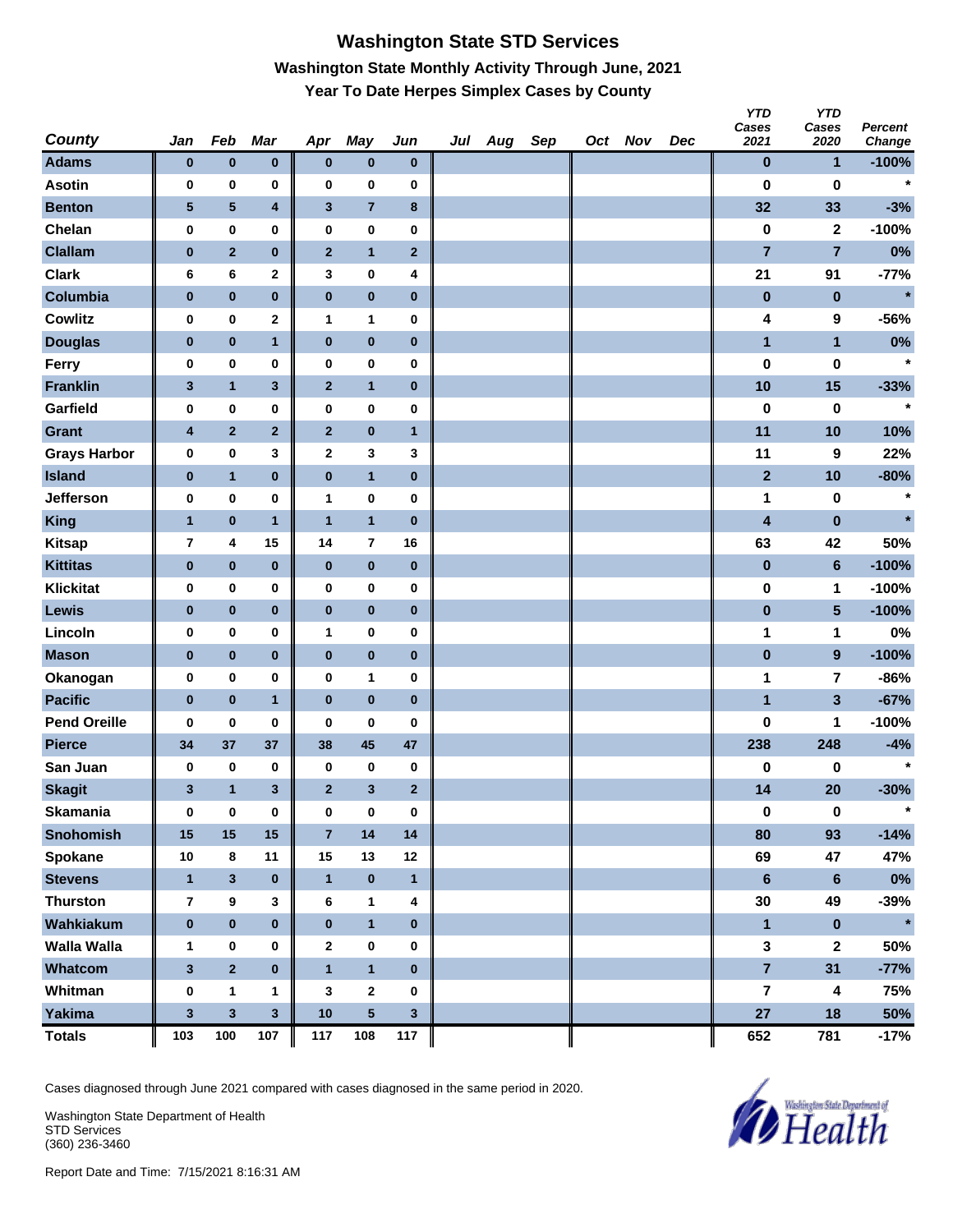#### **Washington State STD Services Washington State Monthly Activity Through June, 2021 Year To Date Syphilis Cases by County**

| <b>County</b>       | Jan                     | Feb              | Mar                     | Apr              | <b>May</b>              | Jun             | Jul | Aug | Sep | Oct Nov | Dec | <b>YTD</b><br>Cases<br>2021 | <b>YTD</b><br>Cases<br>2020 | Percent<br>Change |
|---------------------|-------------------------|------------------|-------------------------|------------------|-------------------------|-----------------|-----|-----|-----|---------|-----|-----------------------------|-----------------------------|-------------------|
| <b>Adams</b>        | $\bf{0}$                | $\mathbf{1}$     | $\bf{0}$                | $\bf{0}$         | $\bf{0}$                | $\bf{0}$        |     |     |     |         |     | 1                           | $\mathbf{2}$                | $-50%$            |
| <b>Asotin</b>       | 0                       | 0                | 0                       | 0                | 0                       | 0               |     |     |     |         |     | 0                           | 0                           | $\star$           |
| <b>Benton</b>       | $\overline{7}$          | 12               | 8                       | 11               | $\boldsymbol{9}$        | $\overline{2}$  |     |     |     |         |     | 49                          | 14                          | 250%              |
| Chelan              | $\pmb{0}$               | $\bf{0}$         | 0                       | $\mathbf{1}$     | 1                       | 0               |     |     |     |         |     | $\mathbf 2$                 | 4                           | $-50%$            |
| <b>Clallam</b>      | $\mathbf{2}$            | $\pmb{0}$        | $\bf{0}$                | $\bf{0}$         | $\pmb{0}$               | $\bf{0}$        |     |     |     |         |     | $\mathbf{2}$                | $\bf{0}$                    | $\star$           |
| <b>Clark</b>        | 16                      | 11               | 12                      | 12               | 9                       | 11              |     |     |     |         |     | 71                          | 73                          | $-3%$             |
| Columbia            | $\pmb{0}$               | $\pmb{0}$        | $\mathbf 0$             | $\bf{0}$         | $\pmb{0}$               | $\pmb{0}$       |     |     |     |         |     | $\pmb{0}$                   | $\pmb{0}$                   | $\ast$            |
| <b>Cowlitz</b>      | $\mathbf 2$             | 1                | $\mathbf 2$             | $\mathbf 2$      | 3                       | 2               |     |     |     |         |     | 12                          | 10                          | 20%               |
| <b>Douglas</b>      | $\mathbf{1}$            | $\mathbf{1}$     | $\bf{0}$                | $\bf{0}$         | $\bf{0}$                | 0               |     |     |     |         |     | $\mathbf{2}$                | $\pmb{0}$                   | $\star$           |
| Ferry               | 0                       | 1                | 0                       | 0                | 0                       | 0               |     |     |     |         |     | 1                           | 0                           | $\star$           |
| <b>Franklin</b>     | $\mathbf{1}$            | $\mathbf{3}$     | $\mathbf{2}$            | $\mathbf{2}$     | $\mathbf 2$             | $\mathbf{2}$    |     |     |     |         |     | 12                          | 10                          | 20%               |
| Garfield            | 0                       | 0                | 0                       | 0                | 0                       | 0               |     |     |     |         |     | 0                           | 0                           | $\star$           |
| <b>Grant</b>        | $\mathbf{1}$            | $\mathbf{3}$     | $\mathbf{3}$            | $\mathbf{2}$     | $\overline{2}$          | $\mathbf{1}$    |     |     |     |         |     | 12                          | 13                          | $-8%$             |
| <b>Grays Harbor</b> | $\mathbf{1}$            | 4                | 3                       | $\bf 7$          | ${\bf 5}$               | 3               |     |     |     |         |     | 23                          | 5                           | 360%              |
| <b>Island</b>       | $\pmb{0}$               | $\mathbf{1}$     | $\pmb{0}$               | $\pmb{0}$        | $\pmb{0}$               | $\bf{0}$        |     |     |     |         |     | $\mathbf{1}$                | $\mathbf{3}$                | $-67%$            |
| Jefferson           | 0                       | $\bf{0}$         | 1                       | 0                | 0                       | 0               |     |     |     |         |     | 1                           | $\mathbf 2$                 | $-50%$            |
| King                | 84                      | 108              | 99                      | 90               | 48                      | $71$            |     |     |     |         |     | 500                         | 407                         | 23%               |
| <b>Kitsap</b>       | 4                       | 3                | $\mathbf 2$             | 5                | 0                       | $\bf{0}$        |     |     |     |         |     | 14                          | 12                          | 17%               |
| <b>Kittitas</b>     | $\mathbf{1}$            | $\pmb{0}$        | $\bf{0}$                | $\pmb{0}$        | $\mathbf{1}$            | $\bf{0}$        |     |     |     |         |     | $\mathbf{2}$                | $\mathbf{1}$                | 100%              |
| <b>Klickitat</b>    | 0                       | 0                | 0                       | $\mathbf{2}$     | 0                       | 0               |     |     |     |         |     | $\mathbf 2$                 | 0                           | $\star$           |
| Lewis               | $\mathbf{2}$            | $\mathbf 2$      | 5                       | $\mathbf{2}$     | $\mathbf{3}$            | $\mathbf{1}$    |     |     |     |         |     | 15                          | $6\phantom{a}$              | 150%              |
| Lincoln             | 0                       | 0                | 0                       | $\bf{0}$         | 0                       | 0               |     |     |     |         |     | 0                           | 2                           | $-100%$           |
| <b>Mason</b>        | $\mathbf{1}$            | $\mathbf{2}$     | 5                       | $\mathbf{3}$     | $\mathbf{3}$            | $\mathbf{1}$    |     |     |     |         |     | 15                          | 15                          | 0%                |
| Okanogan            | $\mathbf{2}$            | 1                | $\mathbf{2}$            | $\mathbf 1$      | 4                       | 3               |     |     |     |         |     | 13                          | 3                           | 333%              |
| <b>Pacific</b>      | $\pmb{0}$               | $\pmb{0}$        | $\pmb{0}$               | $\mathbf{1}$     | $\pmb{0}$               | $\bf{0}$        |     |     |     |         |     | 1                           | $\mathbf{3}$                | $-67%$            |
| <b>Pend Oreille</b> | 0                       | 1                | 0                       | $\bf{0}$         | 1                       | 0               |     |     |     |         |     | $\mathbf 2$                 | $\bf{0}$                    | $\star$           |
| <b>Pierce</b>       | 34                      | 39               | 42                      | 41               | 33                      | 35              |     |     |     |         |     | 224                         | 123                         | 82%               |
| San Juan            | 0                       | 0                | 0                       | 0                | 0                       | $\bf{0}$        |     |     |     |         |     | 0                           | 1                           | $-100%$           |
| <b>Skagit</b>       | $\bf{0}$                | $5\phantom{.0}$  | $\overline{2}$          | 8                | $\pmb{0}$               | $\mathbf{1}$    |     |     |     |         |     | 16                          | 10                          | 60%               |
| <b>Skamania</b>     | $\pmb{0}$               | 1                | 0                       | $\pmb{0}$        | 0                       | 0               |     |     |     |         |     | 1                           | 0                           |                   |
| <b>Snohomish</b>    | 22                      | 18               | 13                      | ${\bf 20}$       | 17                      | $6\phantom{a}$  |     |     |     |         |     | 96                          | 76                          | 26%               |
| Spokane             | 19                      | ${\bf 24}$       | 16                      | 17               | 13                      | $10\,$          |     |     |     |         |     | 99                          | 109                         | -9%               |
| <b>Stevens</b>      | $\bf{0}$                | $\mathbf{1}$     | $\bf{0}$                | $\mathbf 0$      | $\pmb{0}$               | $\pmb{0}$       |     |     |     |         |     | $\mathbf{1}$                | $\overline{\mathbf{3}}$     | $-67%$            |
| <b>Thurston</b>     | 8                       | $\boldsymbol{9}$ | $\overline{\mathbf{r}}$ | $\boldsymbol{9}$ | 4                       | 2               |     |     |     |         |     | 39                          | 22                          | 77%               |
| Wahkiakum           | $\bf{0}$                | $\pmb{0}$        | $\bf{0}$                | $\mathbf 0$      | $\pmb{0}$               | $\bf{0}$        |     |     |     |         |     | $\pmb{0}$                   | $\mathbf{1}$                | $-100%$           |
| <b>Walla Walla</b>  | $\pmb{0}$               | $\pmb{0}$        | 0                       | $\boldsymbol{2}$ | $\mathbf{1}$            | 3               |     |     |     |         |     | $\bf 6$                     | $\mathbf{3}$                | 100%              |
| <b>Whatcom</b>      | 4                       | $\mathbf{1}$     | $\mathbf{2}$            | $\mathbf{1}$     | $\pmb{0}$               | $5\phantom{.0}$ |     |     |     |         |     | 13                          | 12                          | 8%                |
| Whitman             | $\pmb{0}$               | $\pmb{0}$        | $\mathbf 2$             | $\bf{0}$         | 0                       | 0               |     |     |     |         |     | $\mathbf{2}$                | $\pmb{0}$                   | $\star$           |
| <b>Yakima</b>       | $\overline{\mathbf{7}}$ | $\pmb{8}$        | 8                       | 14               | $\overline{\mathbf{5}}$ | $\sqrt{5}$      |     |     |     |         |     | 47                          | 14                          | 236%              |
| <b>Totals</b>       | 219                     | 261              | 236                     | 253              | 164                     | 164             |     |     |     |         |     | 1,297                       | 959                         | 35%               |

Cases diagnosed through June 2021 compared with cases diagnosed in the same period in 2020.

Washington State Department of Health STD Services (360) 236-3460

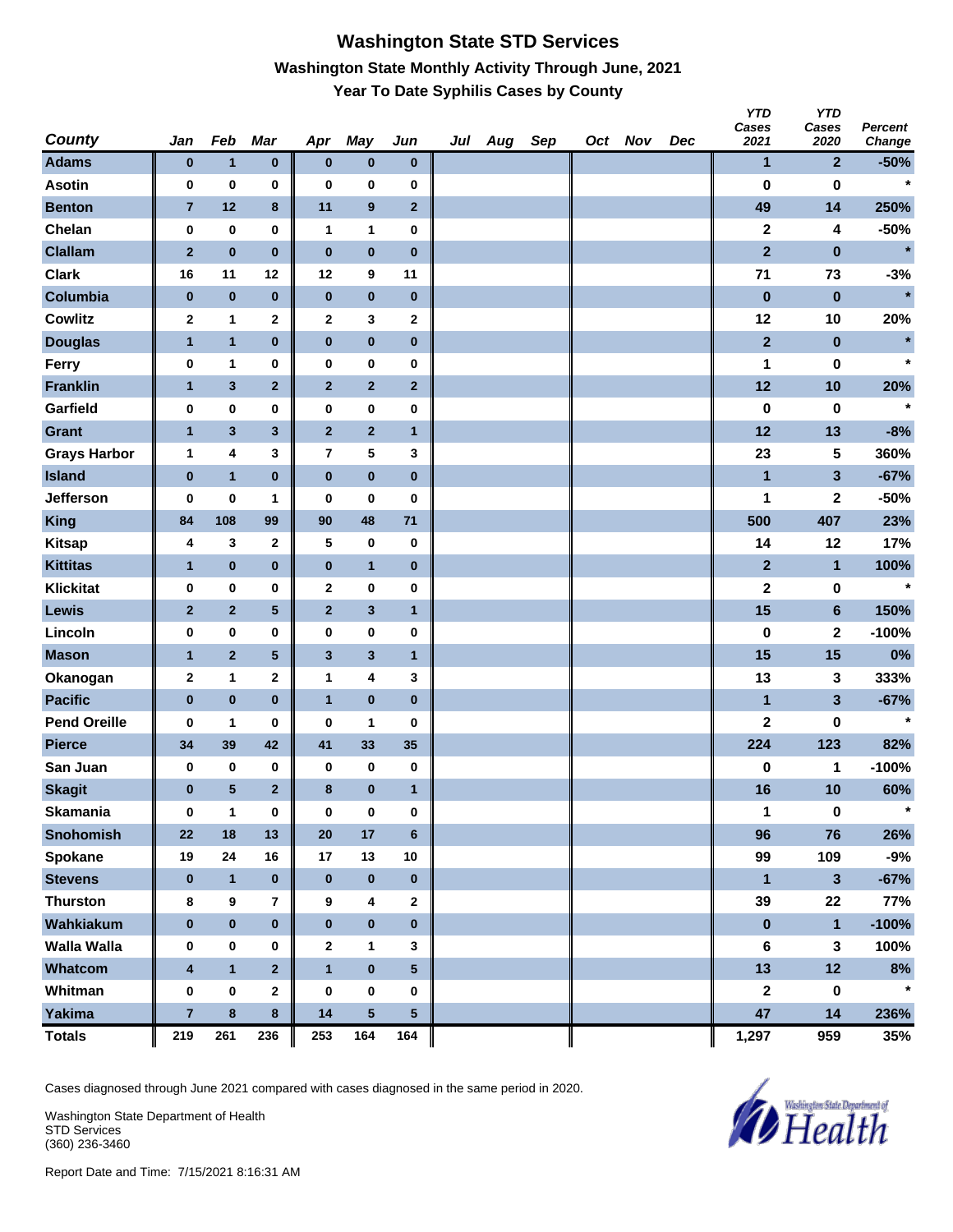# **Washington State STD Services Washington State Monthly Activity Through June, 2021 Year To Date Syphilis-P&S Cases by County**

| <b>County</b>       | Jan          | Feb          | Mar                     | Apr                     | May             | Jun                     | Jul Aug | Sep | Oct Nov | Dec | <b>YTD</b><br>Cases<br>2021 | <b>YTD</b><br>Cases<br>2020 | Percent<br>Change |
|---------------------|--------------|--------------|-------------------------|-------------------------|-----------------|-------------------------|---------|-----|---------|-----|-----------------------------|-----------------------------|-------------------|
| <b>Adams</b>        | $\pmb{0}$    | $\pmb{0}$    | $\bf{0}$                | $\pmb{0}$               | $\pmb{0}$       | $\mathbf 0$             |         |     |         |     | $\bf{0}$                    | $\mathbf{1}$                | $-100%$           |
| <b>Asotin</b>       | 0            | 0            | 0                       | 0                       | 0               | 0                       |         |     |         |     | $\bf{0}$                    | 0                           | $\star$           |
| <b>Benton</b>       | $\mathbf{3}$ | $\mathbf{3}$ | $\mathbf{1}$            | $\overline{2}$          | $5\phantom{.0}$ | $\bf{0}$                |         |     |         |     | 14                          | $\overline{7}$              | 100%              |
| Chelan              | 0            | 0            | 0                       | 0                       | 1               | $\bf{0}$                |         |     |         |     | 1                           | 0                           | $\star$           |
| <b>Clallam</b>      | $\mathbf{1}$ | $\bf{0}$     | $\pmb{0}$               | $\pmb{0}$               | $\pmb{0}$       | $\bf{0}$                |         |     |         |     | 1                           | $\pmb{0}$                   | $\star$           |
| <b>Clark</b>        | 6            | 4            | 5                       | 6                       | 5               | 9                       |         |     |         |     | 35                          | 35                          | 0%                |
| Columbia            | $\bf{0}$     | $\bf{0}$     | $\bf{0}$                | $\bf{0}$                | $\pmb{0}$       | $\bf{0}$                |         |     |         |     | $\pmb{0}$                   | $\bf{0}$                    | $\star$           |
| <b>Cowlitz</b>      | 0            | 1            | 0                       | $\mathbf{1}$            | $\mathbf 2$     | 1                       |         |     |         |     | 5                           | $\mathbf{2}$                | 150%              |
| <b>Douglas</b>      | $\pmb{0}$    | $\pmb{0}$    | $\pmb{0}$               | $\pmb{0}$               | $\bf{0}$        | $\bf{0}$                |         |     |         |     | $\pmb{0}$                   | $\pmb{0}$                   | $\star$           |
| Ferry               | 0            | $\bf{0}$     | 0                       | 0                       | 0               | $\pmb{0}$               |         |     |         |     | $\pmb{0}$                   | 0                           | $\star$           |
| <b>Franklin</b>     | $\pmb{0}$    | $\pmb{0}$    | $\pmb{0}$               | $\mathbf{1}$            | $\mathbf{1}$    | $\overline{2}$          |         |     |         |     | 4                           | $\mathbf{3}$                | 33%               |
| Garfield            | 0            | $\bf{0}$     | 0                       | 0                       | 0               | 0                       |         |     |         |     | 0                           | 0                           | $\star$           |
| <b>Grant</b>        | $\bf{0}$     | $\bf{0}$     | $\mathbf{1}$            | $\overline{1}$          | $\mathbf{1}$    | $\mathbf{1}$            |         |     |         |     | $\overline{\mathbf{4}}$     | $5\phantom{.0}$             | $-20%$            |
| <b>Grays Harbor</b> | 0            | $\bf{2}$     | 2                       | 4                       | $\mathbf{2}$    | $\mathbf{2}$            |         |     |         |     | 12                          | 3                           | 300%              |
| <b>Island</b>       | $\pmb{0}$    | $\mathbf{1}$ | $\bf{0}$                | $\pmb{0}$               | $\pmb{0}$       | $\bf{0}$                |         |     |         |     | 1                           | $\mathbf{1}$                | $0\%$             |
| Jefferson           | 0            | $\bf{0}$     | 1                       | $\bf{0}$                | 0               | $\bf{0}$                |         |     |         |     | 1                           | 0                           | $\star$           |
| <b>King</b>         | 34           | 45           | 41                      | 42                      | 20              | 38                      |         |     |         |     | 220                         | 155                         | 42%               |
| <b>Kitsap</b>       | $\mathbf 1$  | 0            | 2                       | $\mathbf{2}$            | 0               | $\bf{0}$                |         |     |         |     | 5                           | 3                           | 67%               |
| <b>Kittitas</b>     | $\mathbf{1}$ | $\pmb{0}$    | $\bf{0}$                | $\pmb{0}$               | $\bf{0}$        | $\bf{0}$                |         |     |         |     | $\mathbf{1}$                | $\pmb{0}$                   | $\star$           |
| <b>Klickitat</b>    | 0            | $\bf{0}$     | 0                       | $\mathbf{1}$            | 0               | 0                       |         |     |         |     | 1                           | 0                           | $\star$           |
| Lewis               | $\pmb{0}$    | $\mathbf 2$  | 4                       | $\mathbf{1}$            | $\mathbf{2}$    | $\bf{0}$                |         |     |         |     | $\boldsymbol{9}$            | $\overline{2}$              | 350%              |
| Lincoln             | 0            | $\bf{0}$     | 0                       | 0                       | 0               | 0                       |         |     |         |     | 0                           | 0                           | $\star$           |
| <b>Mason</b>        | $\bf{0}$     | $\bf{0}$     | $\overline{2}$          | $\overline{1}$          | $\bf{0}$        | $\bf{0}$                |         |     |         |     | $\overline{\mathbf{3}}$     | $\overline{2}$              | 50%               |
| Okanogan            | 0            | $\bf{0}$     | 0                       | 0                       | 3               | $\mathbf{2}$            |         |     |         |     | 5                           | 0                           | $\star$           |
| <b>Pacific</b>      | $\pmb{0}$    | $\bf{0}$     | $\bf{0}$                | $\overline{1}$          | $\pmb{0}$       | $\bf{0}$                |         |     |         |     | $\mathbf{1}$                | $\pmb{0}$                   | $\star$           |
| <b>Pend Oreille</b> | $\bf{0}$     | $\mathbf{1}$ | 0                       | $\bf{0}$                | 0               | $\bf{0}$                |         |     |         |     | 1                           | 0                           | $\star$           |
| <b>Pierce</b>       | 17           | 14           | 20                      | 21                      | 24              | 18                      |         |     |         |     | 114                         | 61                          | 87%               |
| San Juan            | 0            | 0            | 0                       | 0                       | 0               | $\bf{0}$                |         |     |         |     | 0                           | 1                           | $-100%$           |
| <b>Skagit</b>       | $\bf{0}$     | $\mathbf{3}$ | $\bf{0}$                | $\overline{\mathbf{4}}$ | $\bf{0}$        | $\mathbf{1}$            |         |     |         |     | 8                           | 5                           | 60%               |
| <b>Skamania</b>     | 0            | 0            | 0                       | $\bf{0}$                | 0               | $\bf{0}$                |         |     |         |     | $\pmb{0}$                   | $\mathbf 0$                 | $\star$           |
| <b>Snohomish</b>    | $\bf 6$      | $\sqrt{5}$   | $\overline{\mathbf{4}}$ | $\sqrt{5}$              | 8               | $\blacktriangleleft$    |         |     |         |     | 32                          | 25                          | 28%               |
| Spokane             | 9            | 9            | 6                       | 9                       | 6               | 8                       |         |     |         |     | 47                          | 44                          | 7%                |
| <b>Stevens</b>      | $\pmb{0}$    | $\pmb{0}$    | $\bf{0}$                | $\pmb{0}$               | $\pmb{0}$       | $\bf{0}$                |         |     |         |     | $\pmb{0}$                   | $\mathbf{3}$                | $-100%$           |
| <b>Thurston</b>     | 5            | 8            | 6                       | 6                       | $\mathbf{2}$    | $\bf{0}$                |         |     |         |     | 27                          | 13                          | 108%              |
| Wahkiakum           | $\pmb{0}$    | $\pmb{0}$    | $\pmb{0}$               | $\pmb{0}$               | $\pmb{0}$       | $\mathbf 0$             |         |     |         |     | $\pmb{0}$                   | $\pmb{0}$                   |                   |
| <b>Walla Walla</b>  | 0            | $\pmb{0}$    | 0                       | 0                       | 1               | $\mathbf{2}$            |         |     |         |     | $\mathbf 3$                 | $\mathbf 0$                 |                   |
| Whatcom             | $\mathbf{3}$ | $\pmb{0}$    | $\mathbf{1}$            | $\mathbf{1}$            | $\pmb{0}$       | $\overline{\mathbf{4}}$ |         |     |         |     | $\overline{9}$              | $5\phantom{a}$              | 80%               |
| Whitman             | $\pmb{0}$    | $\pmb{0}$    | $\mathbf{2}$            | $\pmb{0}$               | 0               | $\bf{0}$                |         |     |         |     | $\mathbf 2$                 | $\pmb{0}$                   | $\star$           |
| Yakima              | $\mathbf 2$  | $\bf 6$      | $\bf 6$                 | ${\bf 5}$               | $\mathbf{1}$    | $\mathbf{3}$            |         |     |         |     | 23                          | 5 <sup>5</sup>              | 360%              |
| <b>Totals</b>       | 88           | 104          | 104                     | 114                     | 84              | 95                      |         |     |         |     | 589                         | 381                         | 55%               |

Cases diagnosed through June 2021 compared with cases diagnosed in the same period in 2020.

Washington State Department of Health STD Services (360) 236-3460

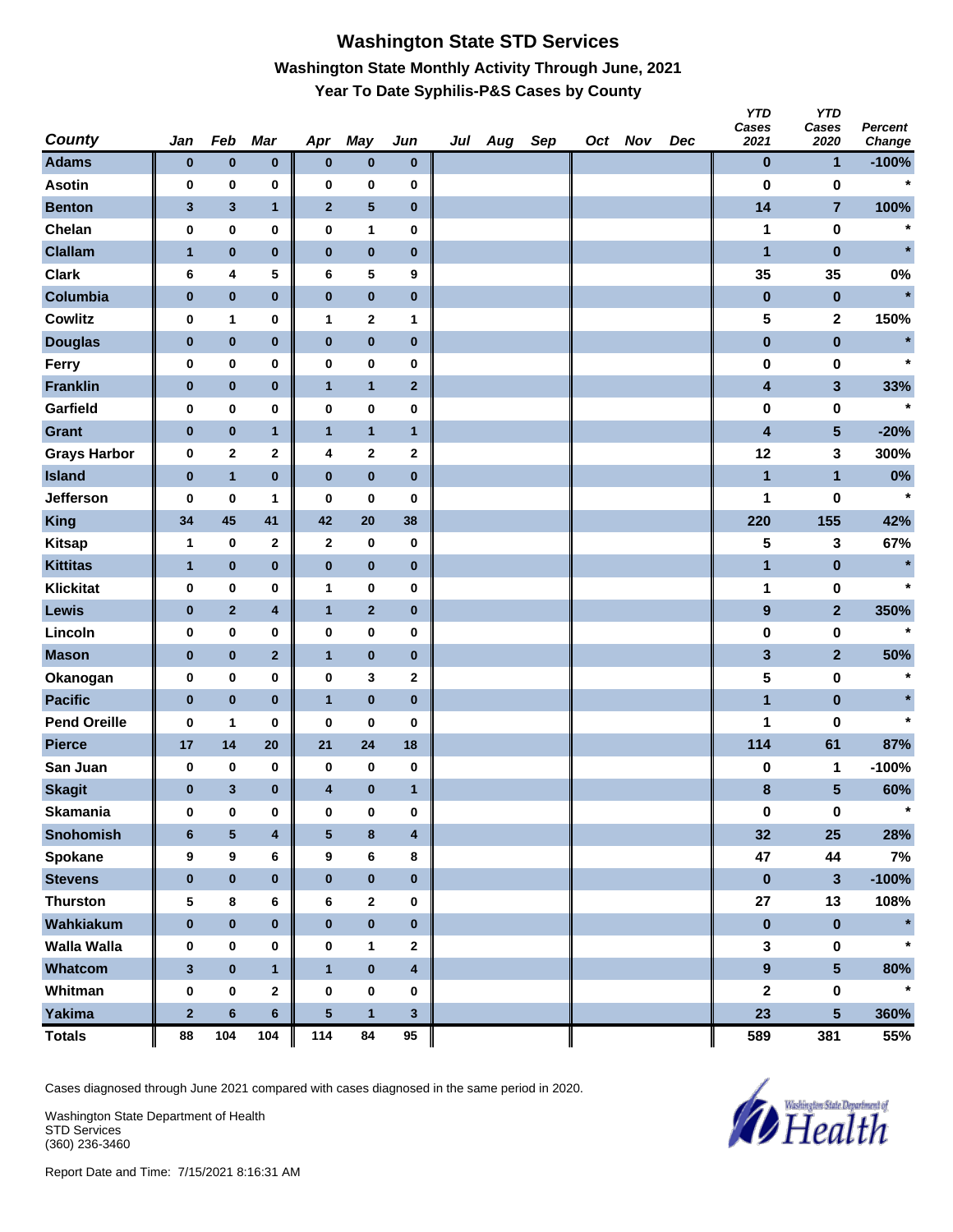## **Washington State STD Services Washington State Monthly Activity Through June, 2021 Year To Date Syphilis-EL Cases by County**

| <b>County</b>       | Jan          | Feb                     | Mar                     | Apr              | May                     | Jun                     | Jul Aug | Sep | Oct Nov | Dec | <b>YTD</b><br>Cases<br>2021 | <b>YTD</b><br>Cases<br>2020 | Percent<br>Change |
|---------------------|--------------|-------------------------|-------------------------|------------------|-------------------------|-------------------------|---------|-----|---------|-----|-----------------------------|-----------------------------|-------------------|
| <b>Adams</b>        | $\bf{0}$     | $\pmb{0}$               | $\pmb{0}$               | $\bf{0}$         | $\pmb{0}$               | $\bf{0}$                |         |     |         |     | $\pmb{0}$                   | $\bf{0}$                    |                   |
| <b>Asotin</b>       | 0            | 0                       | 0                       | $\bf{0}$         | 0                       | 0                       |         |     |         |     | $\bf{0}$                    | $\bf{0}$                    | $\star$           |
| <b>Benton</b>       | 3            | $\overline{\mathbf{4}}$ | $\overline{\mathbf{4}}$ | $\bf8$           | $\pmb{0}$               | $\mathbf{1}$            |         |     |         |     | 20                          | $\overline{\mathbf{4}}$     | 400%              |
| Chelan              | $\pmb{0}$    | 0                       | 0                       | $\bf{0}$         | 0                       | $\pmb{0}$               |         |     |         |     | $\pmb{0}$                   | 1                           | $-100%$           |
| <b>Clallam</b>      | $\bf{0}$     | $\pmb{0}$               | $\pmb{0}$               | $\pmb{0}$        | $\pmb{0}$               | $\bf{0}$                |         |     |         |     | $\pmb{0}$                   | $\pmb{0}$                   | $\star$           |
| <b>Clark</b>        | 7            | 1                       | $\mathbf 2$             | $\mathbf{1}$     | $\mathbf{2}$            | 2                       |         |     |         |     | 15                          | 19                          | $-21%$            |
| Columbia            | $\pmb{0}$    | $\pmb{0}$               | $\pmb{0}$               | $\pmb{0}$        | $\pmb{0}$               | $\pmb{0}$               |         |     |         |     | $\pmb{0}$                   | $\bf{0}$                    | $\star$           |
| <b>Cowlitz</b>      | 1            | 0                       | 0                       | $\mathbf{1}$     | 0                       | 1                       |         |     |         |     | 3                           | 1                           | 200%              |
| <b>Douglas</b>      | $\pmb{0}$    | $\pmb{0}$               | $\pmb{0}$               | $\pmb{0}$        | $\pmb{0}$               | $\bf{0}$                |         |     |         |     | $\pmb{0}$                   | $\pmb{0}$                   | $\star$           |
| Ferry               | 0            | $\pmb{0}$               | 0                       | $\bf{0}$         | 0                       | 0                       |         |     |         |     | 0                           | 0                           | $\star$           |
| <b>Franklin</b>     | $\pmb{0}$    | $\pmb{0}$               | $\pmb{0}$               | $\bf{0}$         | $\mathbf{1}$            | $\bf{0}$                |         |     |         |     | $\mathbf{1}$                | $\mathbf{1}$                | 0%                |
| Garfield            | 0            | $\pmb{0}$               | 0                       | $\bf{0}$         | 0                       | 0                       |         |     |         |     | $\bf{0}$                    | $\bf{0}$                    | $\star$           |
| <b>Grant</b>        | $\pmb{0}$    | $\mathbf 2$             | $\mathbf{2}$            | $\pmb{0}$        | $\pmb{0}$               | 0                       |         |     |         |     | $\overline{\mathbf{4}}$     | $\mathbf{3}$                | 33%               |
| <b>Grays Harbor</b> | $\pmb{0}$    | 1                       | 0                       | $\boldsymbol{2}$ | 1                       | 1                       |         |     |         |     | 5                           | $\pmb{0}$                   | $\ast$            |
| <b>Island</b>       | $\bf{0}$     | $\pmb{0}$               | $\pmb{0}$               | $\pmb{0}$        | $\pmb{0}$               | $\bf{0}$                |         |     |         |     | $\pmb{0}$                   | $\pmb{0}$                   | $\star$           |
| <b>Jefferson</b>    | 0            | $\bf{0}$                | 0                       | 0                | 0                       | 0                       |         |     |         |     | $\bf{0}$                    | $\bf{0}$                    | $\star$           |
| <b>King</b>         | 30           | 36                      | 25                      | 31               | 17                      | 21                      |         |     |         |     | 160                         | 163                         | $-2%$             |
| <b>Kitsap</b>       | 1            | $\mathbf{2}$            | 0                       | $\mathbf{1}$     | 0                       | $\bf{0}$                |         |     |         |     | 4                           | 5                           | $-20%$            |
| <b>Kittitas</b>     | $\pmb{0}$    | $\pmb{0}$               | $\pmb{0}$               | $\pmb{0}$        | $\pmb{0}$               | $\bf{0}$                |         |     |         |     | $\pmb{0}$                   | $\pmb{0}$                   | $\star$           |
| <b>Klickitat</b>    | 0            | $\pmb{0}$               | 0                       | $\bf{0}$         | 0                       | 0                       |         |     |         |     | 0                           | 0                           | $\star$           |
| Lewis               | $\bf{0}$     | $\pmb{0}$               | $\pmb{0}$               | $\bf{0}$         | $\pmb{0}$               | $\mathbf{1}$            |         |     |         |     | $\mathbf{1}$                | $\pmb{0}$                   | $\star$           |
| Lincoln             | 0            | 0                       | 0                       | $\bf{0}$         | 0                       | 0                       |         |     |         |     | $\bf{0}$                    | 1                           | $-100%$           |
| <b>Mason</b>        | $\bf{0}$     | $\pmb{0}$               | $\pmb{0}$               | $\pmb{0}$        | $\pmb{0}$               | 0                       |         |     |         |     | $\pmb{0}$                   | $\mathbf{3}$                | $-100%$           |
| Okanogan            | 0            | 1                       | 1                       | 1                | 1                       | 1                       |         |     |         |     | 5                           | $\pmb{0}$                   | $\ast$            |
| <b>Pacific</b>      | $\pmb{0}$    | $\pmb{0}$               | $\pmb{0}$               | $\pmb{0}$        | $\pmb{0}$               | $\bf{0}$                |         |     |         |     | $\pmb{0}$                   | $\pmb{0}$                   | $\star$           |
| <b>Pend Oreille</b> | 0            | 0                       | 0                       | 0                | 0                       | 0                       |         |     |         |     | 0                           | 0                           | $\star$           |
| <b>Pierce</b>       | $\sqrt{5}$   | $\overline{7}$          | $\boldsymbol{9}$        | $\overline{7}$   | $\overline{\mathbf{4}}$ | $\overline{\mathbf{r}}$ |         |     |         |     | 39                          | 27                          | 44%               |
| San Juan            | 0            | 0                       | 0                       | 0                | 0                       | 0                       |         |     |         |     | 0                           | 0                           | $\star$           |
| <b>Skagit</b>       | 0            | $\bf{0}$                | $\bf{0}$                | 1                | $\pmb{0}$               | $\bf{0}$                |         |     |         |     | 1                           | 1                           | 0%                |
| <b>Skamania</b>     | $\bf{0}$     | $\mathbf{1}$            | 0                       | $\bf{0}$         | $\pmb{0}$               | 0                       |         |     |         |     | 1                           | $\pmb{0}$                   | $\star$           |
| <b>Snohomish</b>    | $\bf{8}$     | $\overline{\mathbf{4}}$ | $\overline{\mathbf{2}}$ | 11               | $\overline{\mathbf{2}}$ | $\mathbf{1}$            |         |     |         |     | 28                          | 15                          | 87%               |
| Spokane             | 8            | 8                       | 9                       | $\mathbf{2}$     | 4                       | $\bf{0}$                |         |     |         |     | 31                          | 27                          | 15%               |
| <b>Stevens</b>      | $\bf{0}$     | $\pmb{0}$               | $\pmb{0}$               | $\pmb{0}$        | $\pmb{0}$               | $\bf{0}$                |         |     |         |     | $\pmb{0}$                   | $\pmb{0}$                   | $\star$           |
| <b>Thurston</b>     | $\mathbf{1}$ | $\pmb{0}$               | 1                       | $\mathbf{1}$     | $\mathbf{1}$            | 0                       |         |     |         |     | 4                           | $\bf 6$                     | $-33%$            |
| Wahkiakum           | $\pmb{0}$    | $\pmb{0}$               | $\pmb{0}$               | $\pmb{0}$        | $\pmb{0}$               | $\pmb{0}$               |         |     |         |     | $\pmb{0}$                   | $\pmb{0}$                   | $\star$           |
| <b>Walla Walla</b>  | 0            | 0                       | 0                       | 0                | 0                       | 0                       |         |     |         |     | $\pmb{0}$                   | 1                           | $-100%$           |
| Whatcom             | $\pmb{0}$    | $\pmb{0}$               | $\mathbf{1}$            | $\pmb{0}$        | $\pmb{0}$               | $\mathbf{1}$            |         |     |         |     | $\overline{2}$              | $\mathbf{1}$                | 100%              |
| Whitman             | $\pmb{0}$    | $\pmb{0}$               | 0                       | $\bf{0}$         | 0                       | $\pmb{0}$               |         |     |         |     | $\pmb{0}$                   | $\pmb{0}$                   | $\star$           |
| <b>Yakima</b>       | $\mathbf{2}$ | $\mathbf 2$             | $\mathbf{1}$            | ${\bf 5}$        | $\mathbf{3}$            | $\bf{0}$                |         |     |         |     | 13                          | 3                           | 333%              |
| <b>Totals</b>       | 66           | 69                      | ${\bf 57}$              | ${\bf 72}$       | 36                      | 37                      |         |     |         |     | 337                         | 282                         | 20%               |

Cases diagnosed through June 2021 compared with cases diagnosed in the same period in 2020.

Washington State Department of Health STD Services (360) 236-3460

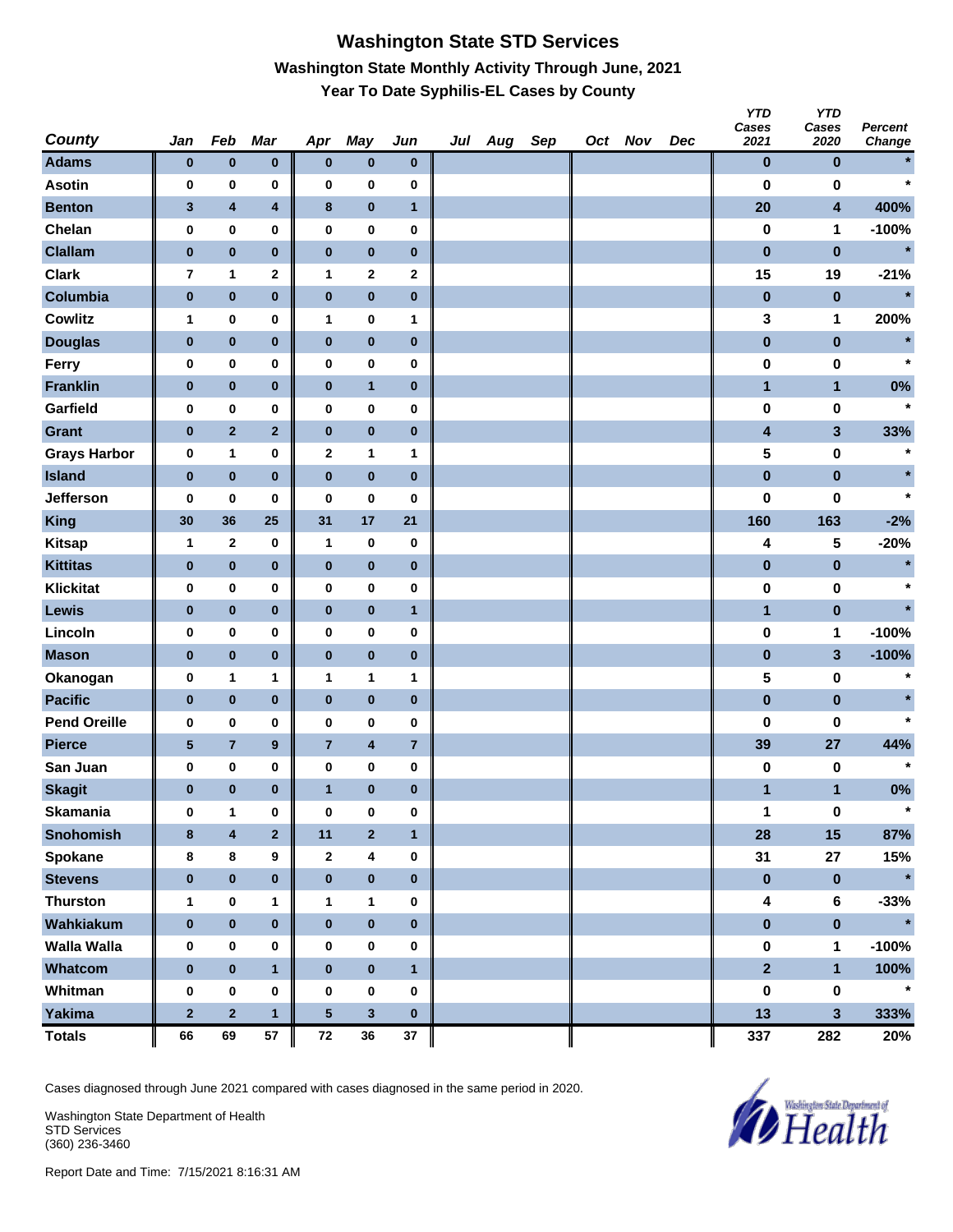## **Washington State STD Services Washington State Monthly Activity Through June, 2021 Year To Date Syphilis-L/LL Cases by County**

| <b>County</b>       | Jan              | Feb            | Mar            | Apr                     | May                     | Jun          | Jul Aug | Sep | Oct Nov | Dec | <b>YTD</b><br>Cases<br>2021 | <b>YTD</b><br>Cases<br>2020 | Percent<br>Change |
|---------------------|------------------|----------------|----------------|-------------------------|-------------------------|--------------|---------|-----|---------|-----|-----------------------------|-----------------------------|-------------------|
| <b>Adams</b>        | $\bf{0}$         | $\mathbf{1}$   | $\pmb{0}$      | $\bf{0}$                | $\pmb{0}$               | $\bf{0}$     |         |     |         |     | 1                           | 1                           | $0\%$             |
| <b>Asotin</b>       | 0                | 0              | 0              | $\bf{0}$                | 0                       | 0            |         |     |         |     | $\bf{0}$                    | $\bf{0}$                    | $\star$           |
| <b>Benton</b>       | $\mathbf{1}$     | ${\bf 5}$      | $\mathbf{2}$   | $\mathbf{1}$            | $\mathbf{3}$            | $\mathbf{1}$ |         |     |         |     | 13                          | $\mathbf{3}$                | 333%              |
| Chelan              | $\pmb{0}$        | $\pmb{0}$      | 0              | 1                       | 0                       | $\pmb{0}$    |         |     |         |     | 1                           | 3                           | $-67%$            |
| <b>Clallam</b>      | $\mathbf{1}$     | $\pmb{0}$      | $\pmb{0}$      | $\pmb{0}$               | $\pmb{0}$               | $\bf{0}$     |         |     |         |     | $\mathbf{1}$                | $\pmb{0}$                   | $\ast$            |
| <b>Clark</b>        | 3                | 6              | 5              | 5                       | 2                       | 0            |         |     |         |     | 21                          | 19                          | 11%               |
| Columbia            | $\pmb{0}$        | $\pmb{0}$      | $\pmb{0}$      | $\pmb{0}$               | $\pmb{0}$               | $\pmb{0}$    |         |     |         |     | $\pmb{0}$                   | $\pmb{0}$                   | $\star$           |
| <b>Cowlitz</b>      | 1                | 0              | $\mathbf 2$    | $\bf{0}$                | 0                       | 0            |         |     |         |     | 3                           | 7                           | $-57%$            |
| <b>Douglas</b>      | $\mathbf{1}$     | $\mathbf{1}$   | $\pmb{0}$      | $\pmb{0}$               | $\pmb{0}$               | $\bf{0}$     |         |     |         |     | $\mathbf{2}$                | $\pmb{0}$                   | $\star$           |
| Ferry               | 0                | 1              | 0              | $\pmb{0}$               | 0                       | 0            |         |     |         |     | 1                           | 0                           | $\star$           |
| <b>Franklin</b>     | $\mathbf{1}$     | $\mathbf 2$    | $\mathbf 2$    | $\mathbf{1}$            | $\pmb{0}$               | $\bf{0}$     |         |     |         |     | $\bf 6$                     | $\bf 6$                     | 0%                |
| Garfield            | 0                | $\pmb{0}$      | 0              | $\bf{0}$                | 0                       | 0            |         |     |         |     | $\bf{0}$                    | 0                           | $\star$           |
| <b>Grant</b>        | $\mathbf{1}$     | $\mathbf{1}$   | $\pmb{0}$      | $\mathbf{1}$            | $\mathbf{1}$            | 0            |         |     |         |     | $\overline{\mathbf{4}}$     | 5                           | $-20%$            |
| <b>Grays Harbor</b> | 0                | 1              | 1              | 1                       | $\bf{2}$                | 0            |         |     |         |     | 5                           | $\mathbf{2}$                | 150%              |
| <b>Island</b>       | $\pmb{0}$        | $\pmb{0}$      | $\pmb{0}$      | $\pmb{0}$               | $\pmb{0}$               | $\bf{0}$     |         |     |         |     | $\pmb{0}$                   | $\overline{\mathbf{2}}$     | $-100%$           |
| Jefferson           | 0                | $\bf{0}$       | 0              | 0                       | 0                       | 0            |         |     |         |     | $\bf{0}$                    | 2                           | $-100%$           |
| <b>King</b>         | 20               | 27             | 32             | 16                      | 11                      | $12$         |         |     |         |     | 118                         | 89                          | 33%               |
| <b>Kitsap</b>       | $\mathbf 2$      | 1              | 0              | $\mathbf{2}$            | 0                       | $\bf{0}$     |         |     |         |     | 5                           | 4                           | 25%               |
| <b>Kittitas</b>     | $\pmb{0}$        | $\pmb{0}$      | $\pmb{0}$      | $\pmb{0}$               | $\mathbf{1}$            | $\bf{0}$     |         |     |         |     | $\mathbf{1}$                | $\mathbf{1}$                | 0%                |
| <b>Klickitat</b>    | 0                | $\pmb{0}$      | 0              | $\mathbf{1}$            | 0                       | 0            |         |     |         |     | 1                           | $\pmb{0}$                   | $\star$           |
| Lewis               | $\mathbf{2}$     | $\pmb{0}$      | $\mathbf{1}$   | $\mathbf{1}$            | $\pmb{0}$               | $\bf{0}$     |         |     |         |     | 4                           | 4                           | 0%                |
| Lincoln             | 0                | $\pmb{0}$      | 0              | $\bf{0}$                | 0                       | 0            |         |     |         |     | $\bf{0}$                    | 1                           | $-100%$           |
| <b>Mason</b>        | $\mathbf{1}$     | $\mathbf 2$    | $\mathbf{3}$   | $\mathbf{1}$            | $\mathbf{3}$            | $\mathbf{1}$ |         |     |         |     | 11                          | 10                          | 10%               |
| Okanogan            | $\boldsymbol{2}$ | $\pmb{0}$      | 1              | $\bf{0}$                | 0                       | 0            |         |     |         |     | 3                           | 3                           | 0%                |
| <b>Pacific</b>      | $\bf{0}$         | $\pmb{0}$      | $\pmb{0}$      | $\pmb{0}$               | $\pmb{0}$               | $\bf{0}$     |         |     |         |     | $\pmb{0}$                   | $\mathbf{3}$                | $-100%$           |
| <b>Pend Oreille</b> | 0                | $\bf{0}$       | 0              | 0                       | 1                       | 0            |         |     |         |     | 1                           | 0                           | $\star$           |
| <b>Pierce</b>       | 11               | 18             | 13             | 12                      | $\overline{\mathbf{4}}$ | $\pmb{9}$    |         |     |         |     | 67                          | 35                          | 91%               |
| San Juan            | 0                | $\bf{0}$       | 0              | 0                       | 0                       | 0            |         |     |         |     | 0                           | 0                           | $\star$           |
| <b>Skagit</b>       | 0                | $\overline{2}$ | $\overline{2}$ | $\mathbf{2}$            | $\pmb{0}$               | $\bf{0}$     |         |     |         |     | $6\phantom{1}$              | 4                           | 50%               |
| <b>Skamania</b>     | $\bf{0}$         | $\mathbf 0$    | 0              | $\mathbf 0$             | 0                       | 0            |         |     |         |     | $\pmb{0}$                   | $\pmb{0}$                   | $\star$           |
| <b>Snohomish</b>    | $\bf{8}$         | $\pmb{9}$      | $\bf 6$        | $\overline{\mathbf{4}}$ | $\overline{7}$          | $\mathbf{1}$ |         |     |         |     | 35                          | 36                          | $-3%$             |
| Spokane             | $\mathbf{2}$     | $\overline{7}$ | 1              | 5                       | 3                       | $\mathbf{2}$ |         |     |         |     | 20                          | 36                          | $-44%$            |
| <b>Stevens</b>      | $\pmb{0}$        | $\mathbf{1}$   | $\pmb{0}$      | $\pmb{0}$               | $\pmb{0}$               | $\bf{0}$     |         |     |         |     | $\mathbf{1}$                | $\pmb{0}$                   | $\star$           |
| <b>Thurston</b>     | $\mathbf{2}$     | $\mathbf{1}$   | 0              | $\mathbf 2$             | $\mathbf{1}$            | 2            |         |     |         |     | $\bf8$                      | $\mathbf{3}$                | 167%              |
| Wahkiakum           | $\pmb{0}$        | $\pmb{0}$      | $\pmb{0}$      | $\pmb{0}$               | $\pmb{0}$               | $\pmb{0}$    |         |     |         |     | $\pmb{0}$                   | $\mathbf{1}$                | $-100%$           |
| <b>Walla Walla</b>  | 0                | 0              | 0              | $\overline{\mathbf{2}}$ | 0                       | 1            |         |     |         |     | 3                           | $\boldsymbol{2}$            | 50%               |
| Whatcom             | $\mathbf{1}$     | $\mathbf{1}$   | $\pmb{0}$      | $\pmb{0}$               | $\pmb{0}$               | $\pmb{0}$    |         |     |         |     | $\overline{2}$              | $6\phantom{a}$              | $-67%$            |
| Whitman             | $\pmb{0}$        | $\mathbf 0$    | 0              | $\bf{0}$                | 0                       | 0            |         |     |         |     | $\pmb{0}$                   | $\pmb{0}$                   | $\star$           |
| <b>Yakima</b>       | $\mathbf{3}$     | $\mathbf 0$    | $\mathbf{1}$   | $\mathbf{3}$            | $\mathbf{1}$            | $\mathbf{2}$ |         |     |         |     | 10                          | $6\phantom{a}$              | 67%               |
| <b>Totals</b>       | 63               | 87             | ${\bf 72}$     | 61                      | 40                      | 31           |         |     |         |     | 354                         | 294                         | 20%               |

Cases diagnosed through June 2021 compared with cases diagnosed in the same period in 2020.

Washington State Department of Health STD Services (360) 236-3460